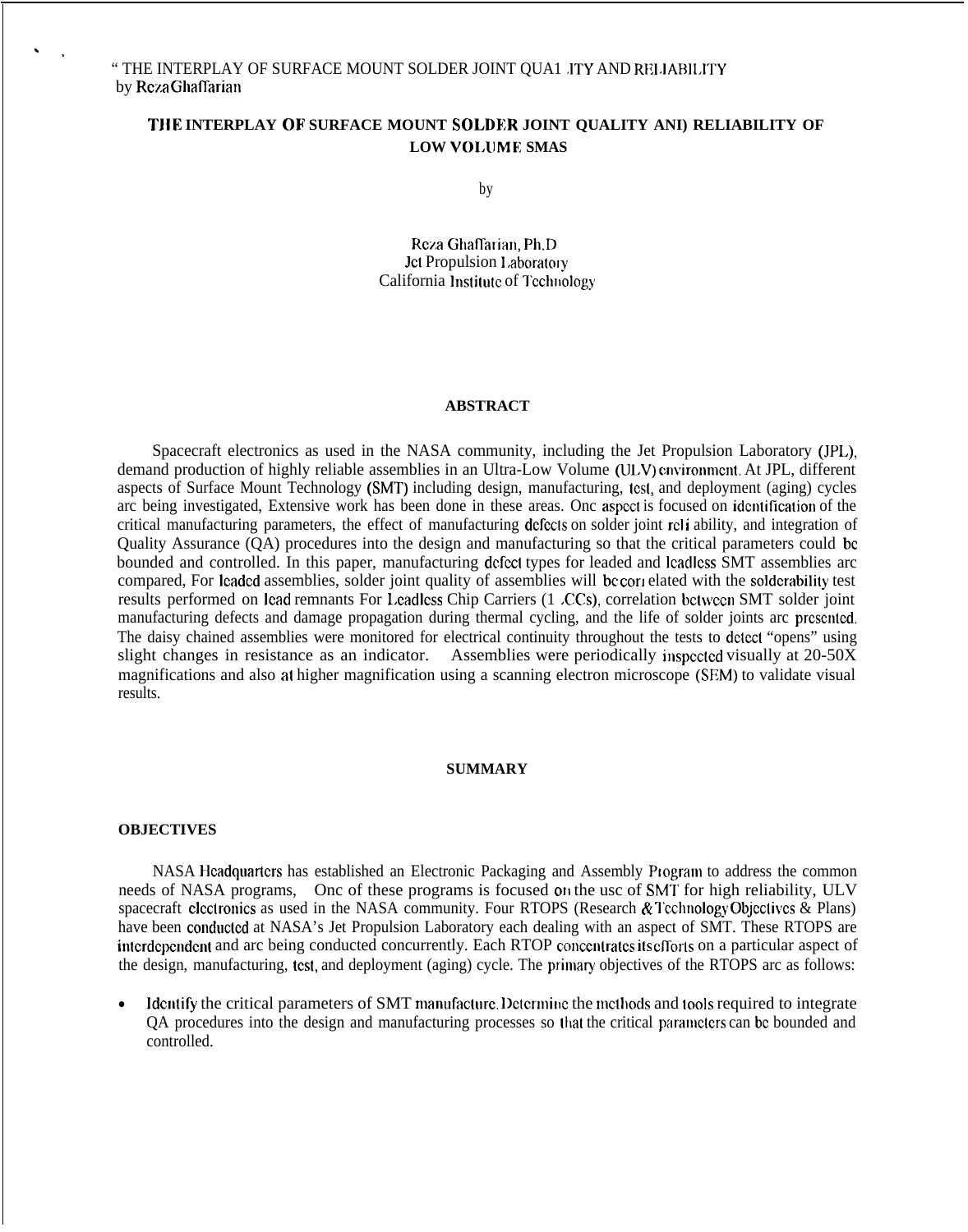## "THE INTERPLAY OF SURFACE MOUNT SOLDER JOINT QUALITY AND RELIABILITY by Rcza Ghaffarian

- $\bullet$ Develop a thorough understanding of the creep-fatigue mechanisms underlying solder joint failures of surface mount electronic packaging systems. Develop generic, broadly applicable design guidelines, analysis methodologies, and data requirements.
- Develop an assembly level qualification test methodology for surface mount technology and apply this methodology to electronic packaging systems through the use of cxpcrimcntal design techniques and phased experimentation.
- Deliver the NASA Guidelines for SMT, developed from the knowledge gained from the JPL RTOPS, as well as the efforts of other NASA centers, industry knowledge centers, and industry parlncrs

References 1-7 document some of activities in these areas. In conjunction with the RTOPS, a survey and a series of Phase 1 and Phase 2 cooperative test programs involving all RTOPS arc being performed. Results of the survey and Phase 1 and Phase 2 test programs with emphasis on the Quality Assurance efforts arc presented.

# **SMT SURVEY**

. .

NASA centers involved with SMT were surveyed in 1993 (Reference 1). Onc section of the survey addresses QA issues for SMT hardware. The objectives of the SMT QA survey were to identify the critical parameters of the SMT manufacture and to determine the methods and tools presently used by industry to identify and control them. It was concluded that the leading causes of SMT rejects were soldcrability and solder paste deposition problems. Some operations did not have corrective action feedback loops to change a design or process even when data indicated a problem.

#### **PHASE 1 TEST PROGRAM**

The Phase 1 test involves use of a single ceramic component, 0.050" pitch, soldered to an epoxy-fiberglass FR-4 board (Reference 4). LCCS, J-lead cerquads, and gull wing cerquads were the SMT components. The JPL SMT Training" Facility assembled 20 and the Electronics Manufacturing Productivity Facility (EMPF) in Indianapolis, Indiana assembled 205 test boards.

Thermomechanical cycle testing  $(-55^{\circ}C)$  to 100<sup>o</sup>C, 45 minutes dwells and duration of 246 minutes) on Phase 1 assemblies having LCCS, began in August, 1993. All LCC assemblies have failed (open circuit). Twro-parameters Weibull equation was used to characterize failure distribution (Figure 1). Phase 1 testing of the J-leads was initiated in January, 1994, and now has reached more than 2,000 cycles with no failure. Testing of the gull wing cerquads started in July, and they have now (November 1995) accumulated more than 1,800 cycles with onc failure at 1,720 cycles.

All Phase 1 assemblies were inspected prior to thermal cycling, and have been, or will bc, periodically inspected as they arc cycled to electrical (solder joint) failure. Correlation between manufacturing defects, dimensional characteristics, inspection observations and life of the solder joint have been analyzed for the failed LCCS and is presented (Figure 2).

Since JPL and organizations surveyed are using visual inspection for acceptance/rejection of solder joints, wc also used this technique. To selectively validate observations we utilized other more powerful visual aids including SEM and cross-sectional microscopic evaluation. Crack initiation and propagation over time were documented using visual inspection and/or SEM (Reference 7).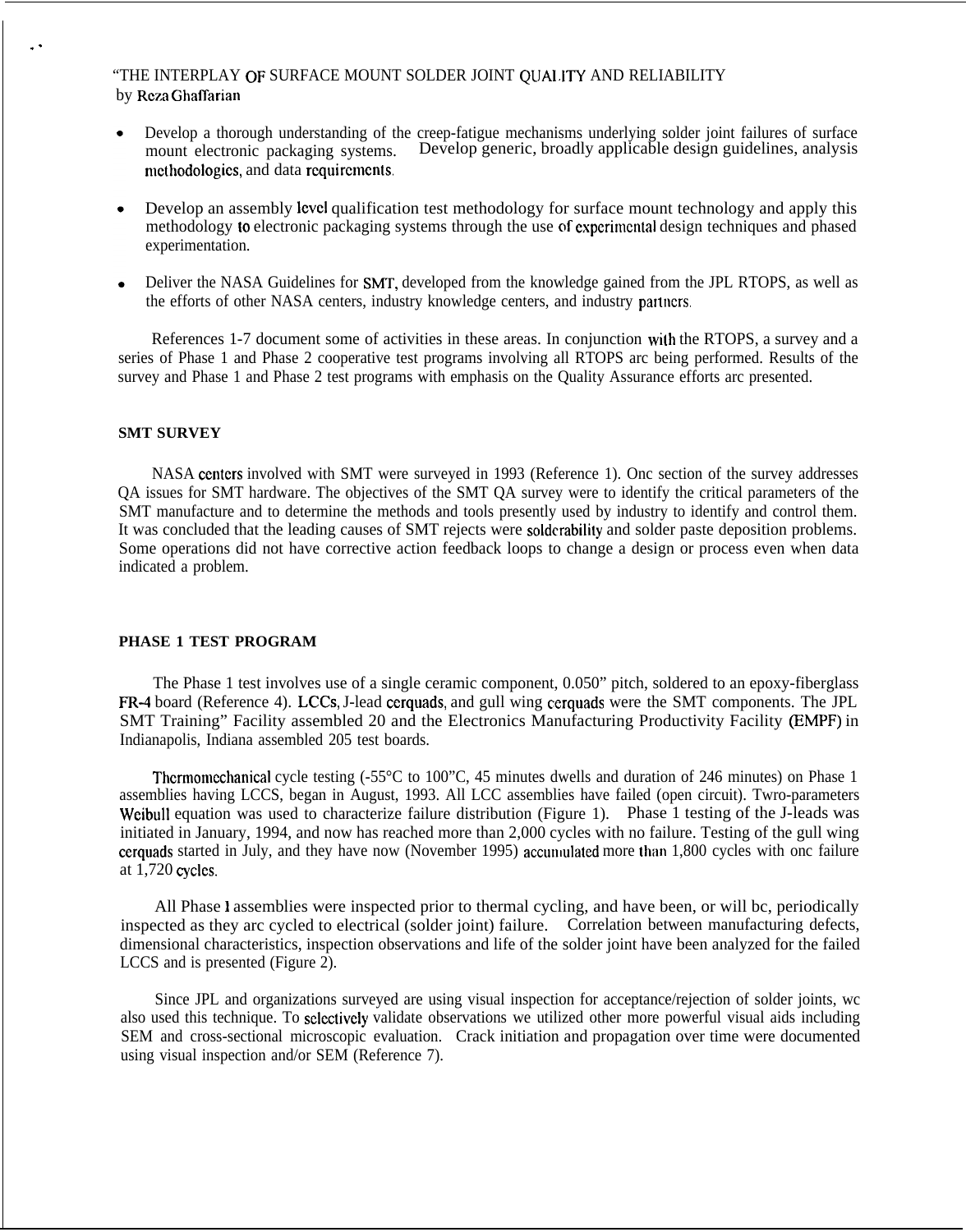### THE INTERPLAY OF SURFACE MOUNT SOLDER JOINT QUALITY AND RELIABILITY by Reza Ghaffarian

Two methods were dcvclopcd for ease of inspection data visualization and trends identification. In the first method (Reference 4), inspection data were displayed in an innovative graph representation that allows instant visualization of damage progress Icvels and correlation to pin locations, In the second method, shown in Figure 2, the damage that progressed over time was plotted for a group of leads that had the same category of manufacturing defect . These methods could be adapted for use with other type of data, and other graphical display methods for case of data visualization and trend recognition.

. .

#### **PHASE 2 TEST PROGRAM**

I

Phase 2 used several different types of packages similar to phase 1 as well as capacitors and resistors on a polyimidc board. The overall purpose of the Phase 2 testing is to perform statistically significant testing of surface mount assemblies to better understand the failure 'modes and inherent fatigue life of the solder interconnect, and to continue development of tailored qualification methods. Critical SMT manufacture parameters will be controlled to determine their effects and to further develop QA methodologies. Design of Experiment (DOE) test methodology is being utilized to meet these objectives. The DOE is a hybrid of full factorial and partial factorial approaches. The majority of environmental testing will consist of flight-like thermal cycling, i.e., thermal cycling within a vacuum environment.

Extensive planning and coordination were required to implement the DOE requirements in a manufacturing environment. A total of 33 test boards with over 3,000 components that included about 600 LCCS, J-leads, and fine pitch gull wings were assembled at Lockheed Martin, Sunnyvale, California One test vehicle was assembled at the JPL SMT Training Facility Center for electrical and thermal characterization and validation.

For ease of manufacturing flow, the boards were divided into six groups, each differing by at least one variable. Variables included tinning for J-leads and LCCS, reflow profile for the board assembly, and lead height for the fine pitch gull wings. Also, prior to assembly, J-leads and LCC packages were tinned manually by dipping in molten solder pot. There were no solder defects when the LCCS were tinned (4 times-- once for each side); however, occasional ceramic lid debonding did occur.

After solder paste application and package placement, thirty boards were mass reflowed using standard and three using a modified reflow profile. Modification of the profile was made by rapid cooling of the assembly just after solder solidification to produce a representative of a hand soldering condition.

Assemblies were visually inspected at JPL for solder joint manufacturing defect and onc or more defect codes assigned. For ease of visual ization and trend identification, inspection data graphed in three-dimensional plots and commonly to rare defect type occurrences were identified for package types and assembly locations on PWB (Figure 3). In addition, gull wings of four test vehicles were reworked as a part of the DOE test plan even though they did not have defects. Two gull wings were reworked by removing and replacing the solder while the remaining six had the ten corner solder joints reworked, These assemblies are being subjected to thermal cycling exposure pcr DOE requirements to determine the effects of these variable on reliability.

Soldcrability behavior of remnant of gull wing leads were evaluated for comparison to manufacturing defect of gull wings. The dip-and-look qualitative test rncthod was used at vendor site and a quantitative Multicorc Universal Soldcrability Tester (MUST), that measures wetting force, was used at JPL. Vendor tested about twenty and JPL tested approxiinatcly 500 strips of Icads, Leads wrcre held in place by a plaslic strip in bundles of41 and 64 leads representing a side of 164 and 256 gull wing packages, respectively. Results of visual inspection, dip-andlook, and MUST print-out data were compared for 164 and 256 gull win packages (Table 2).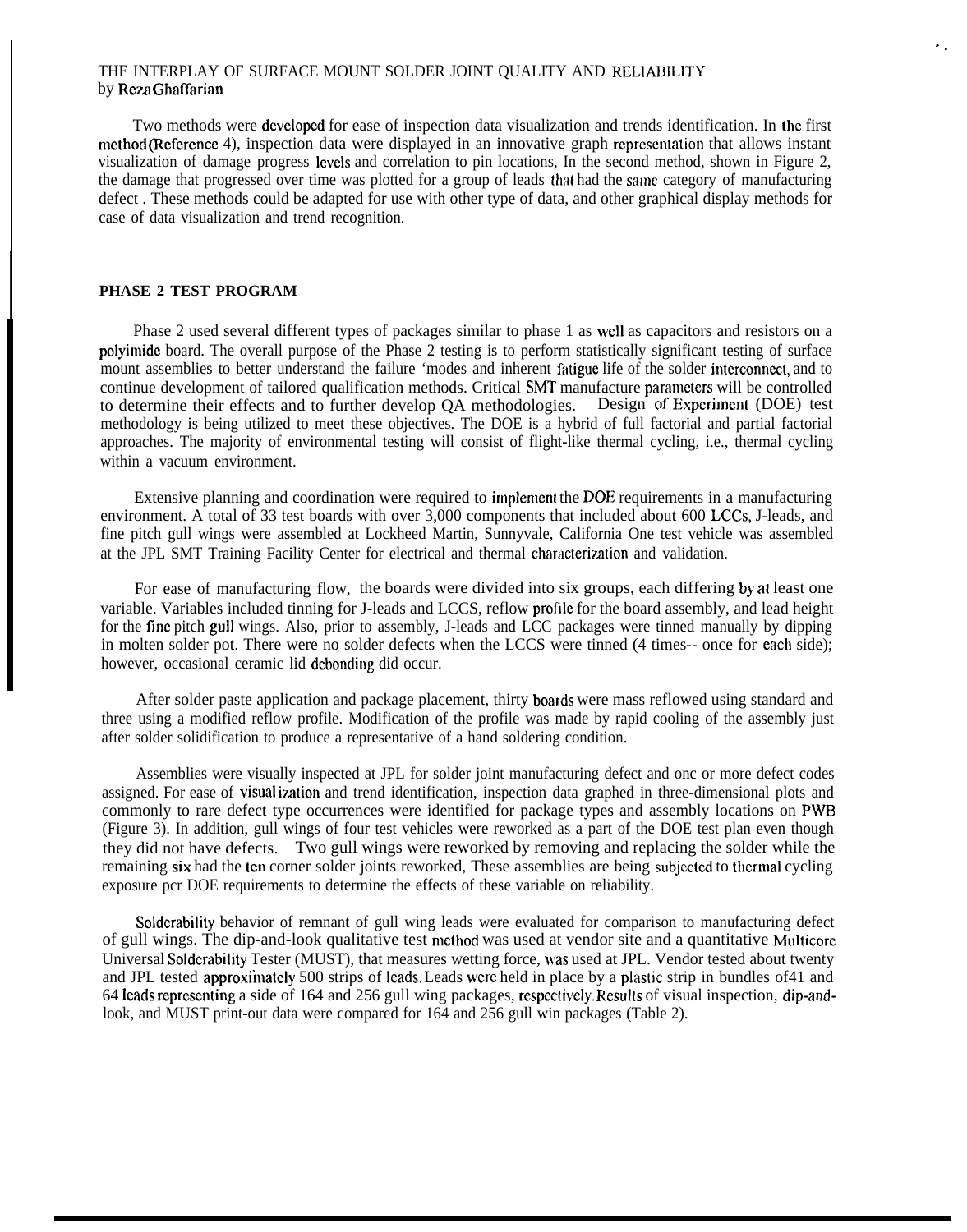### **PHASE 1 TEST RESULTS**

# **LCC SOLDER JOINT MANUFACTURING DEFECTS**

~.

Table 1 lists summary defects observed for LCC assemblies during the manufacturing inspections prior to thermal cycling. This Table also includes defect codes used for Phase 1 testing that include other packages, e.g. code 29 for gull wing, as well as those generally used for crack propagation mapping (codes 13 to 20).

As the Table shows, no dcwetting or non-wetting was observed. Defects such as icicles, solder bridging, inclusion, void, and lighl slrcss defects were extremely rare. The next most commonly occurring significant manufacturing defects were associated with the improper control of solder paste amount, including observations of excess and lumpy solder

| Defect Code/Type                              |                | $Lcc$ <sup>68</sup> $28c$ $20c$ |                     | 28<br>20<br>68<br>Defect Code/Type<br>Lcc<br>Lcc: Lcc              |  |
|-----------------------------------------------|----------------|---------------------------------|---------------------|--------------------------------------------------------------------|--|
| NO MFG DEFECT                                 | 138            | 107                             | 32                  | <b>SOLDER BRIDGE</b><br>$\Omega$<br>$\Omega$<br>6<br>21            |  |
| <b>SOLDER BALLS</b>                           | 23             | 33                              | 0                   | <b>GRAINSOSOLDER</b><br>1429<br>1866<br>22<br>90<br>               |  |
| <b>DEWETTING</b>                              | 0              | $\Omega$                        | 0                   | 23<br><b>LUMPY SOLDER</b><br>9<br>66<br>$\mathcal{A}$              |  |
| NON-WETTING                                   | $\Omega$       | $\overline{2}$                  | 0                   | <b>STRETCH MARKS</b><br>3<br>131<br>24<br>10                       |  |
| <b>INCLUSION</b>                              | 0              | 5                               | 0                   | 623 : 364<br><b>BOARD</b><br>20<br>25<br><b>CONTAM IN ATION</b>    |  |
| <b>VOID</b><br>6                              | 3              | 0                               | .Ω                  | INSUFFICIENT TINNING<br>0<br>$\frac{26}{5}$<br>2<br>$\Omega$       |  |
| <b>ICICLES</b><br>7                           | 7              | $\overline{2}$                  | 0                   | <b>LEAD SOLDERED 10</b><br>27<br>$\Omega$<br>0<br>0<br><b>BODY</b> |  |
| 8<br><b>INSUFFICIENT</b><br><b>SOLDER</b>     | 401            | 64                              | 46                  | <b>LEAD TOO HIGH</b><br>$\Omega$<br>0<br>$\theta$<br>28            |  |
| <b>EXCESS SOLDER</b><br>9                     | $\Omega$       | ٦                               | 11                  | <b>TOE DOWN</b><br>0<br>$\Omega$<br>29<br>$\Omega$                 |  |
| <b>NO FILLET</b><br>10                        | 0              | 0                               | 0                   | <b>LEAD DEFORMED</b><br>30<br>0<br>$\Omega$<br>$\Omega$            |  |
| 11 LEAD OVERHANG                              | $\Omega$       | $\cdot$                         | $\Omega$            | DAMAGED JOINT<br>31<br>0<br>$\Omega$<br>0                          |  |
| <b>CCONT AMMINATION</b><br>1122<br>(ON)       | 477<br>SOLDER) | 30                              | 0                   | 32<br>CONTAMINATION (IN<br>$\Omega$<br>0<br>0<br>SOLDER)           |  |
| <b>13LIGHT STRESS</b>                         | $\Omega$       | 0                               | $\bf{0}$            | <b>HEEL NOFILLET</b><br>Ö.<br>0.<br>0<br>33                        |  |
| <b>14 MODERATE STRESS</b>                     | ∩              | 0                               | 0<br><b>Service</b> | <b>OPEN</b><br>O.<br>Λ.<br>≑o∿<br>$\Omega$<br>34                   |  |
| <b>15HEAVY STRESS</b>                         | $\Omega$       | 0                               | 0                   | $0^{\circ}$<br>0<br>ΤÖΪ<br>LUMP SOLDER ON LEAD<br>35               |  |
| <b>16 POSSIBLE CRACK</b>                      | $\Omega$       |                                 | 0                   | <b>CYCLING PEEL OF!</b><br>0<br>Ő<br>Ő<br>36                       |  |
| CRACK@<br>25%<br>17<br><b>FEATURE LENGTH:</b> |                | 0                               | $\Omega$            | <b>NO CYCLESTRESS</b><br>Ö<br>0<br>0<br>99<br><b>DEFECT</b>        |  |
| 18 CRACK@ 50%                                 | $\mathbf{0}$   | 0                               | $\Omega$            |                                                                    |  |
| 19 CRACK @75%                                 | $\Omega$       | $\Omega$                        | $\Omega$            |                                                                    |  |
| 20 CRACK @100%                                | 0              | 0                               | 0                   |                                                                    |  |
| <b>Total assemblies'</b>                      | 24             | 73                              | 8                   |                                                                    |  |
| <b>Total Joints</b>                           |                | $1632 \div 2044 \div 160$       |                     |                                                                    |  |

TABLE 1. Defect Codes and Types for Identification of Solder Joint Qualily

\* Note: Some of the assemblies fabricated were not inspected and thermally cycled

joints. Solder joints with excess solder were few while the number of joints with insufficient solder were very high. Solder and board contamination commonly occurred, The grainy solder (defect 22) was the single most frequently observed defect with a percentage of rnorc than the total percentages of solders with other defect types.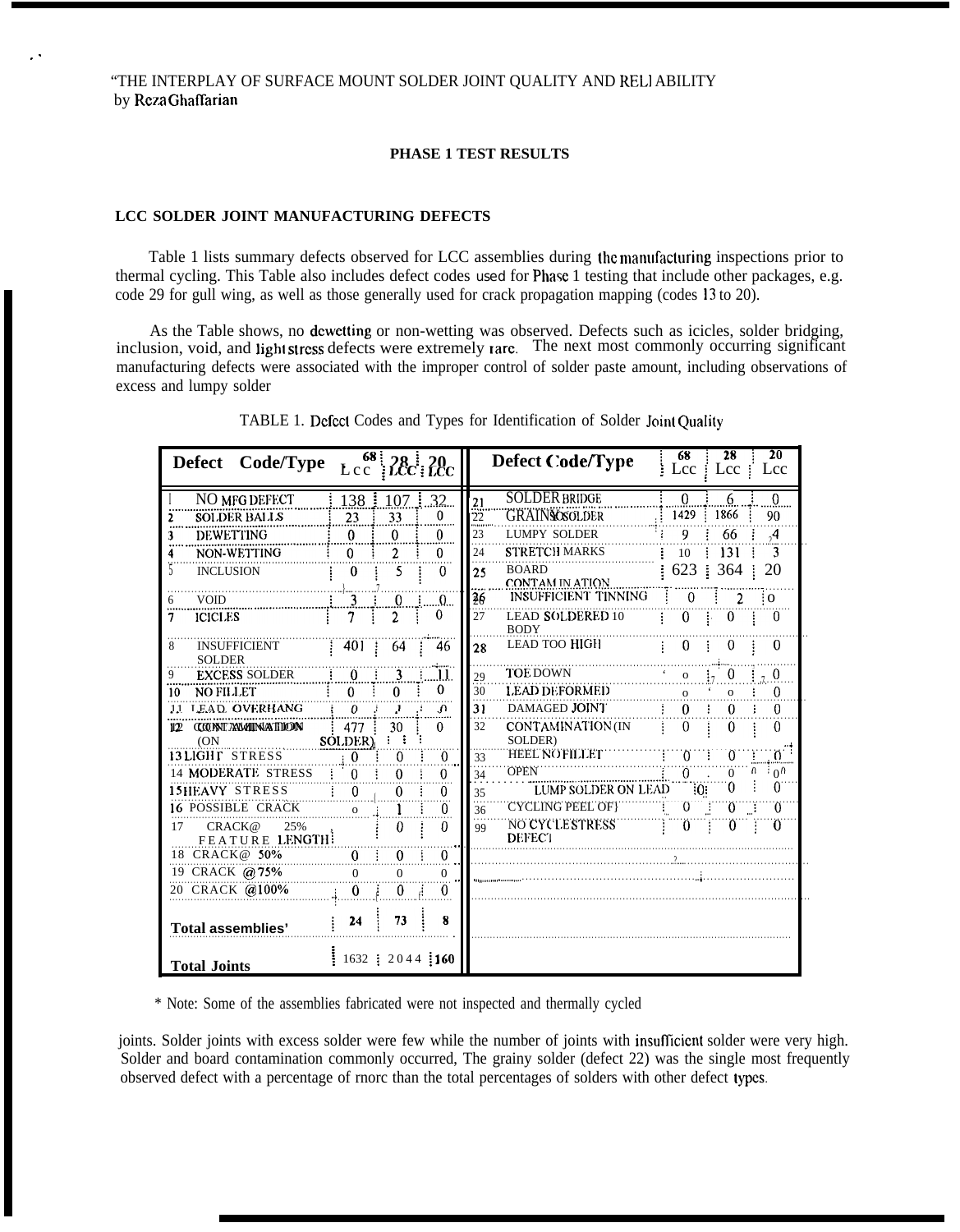# THE INTERPLAY OF SURFACE MOUNT SOLDER JOINT OUALITY AND RELIABILITY by Reza Ghaffarian

# **CYCLES TO FAILURE AND WEIBULL DISTRIBUTION**

Figure 1 shows cycles to failure for 68-, 28-, and 20-pin LCC assemblies. Failures were detected by Anatech® and verified by visual inspection. The failure distribution percentiles were approximated using median plotting position.  $Fi(1-0.3)/(n+0.4)$ . As expected, there was a large spread in cycles to failure because of variance in solder joint volume, quality and location. The first failure for the 68-pin LCCS was detected at 53 cycles while the last sample failed after 139 with 93 average cycles. 28-pin LCCS failed at much higher cycles in the range of 352 to 908 with 660 average cycles. The 20-pin cycles to failure were in the same range as for those of 28-pins and failed within 573 to 863 averaging 674 cycles.

If only Distance from Neutral Points (DNPs) are considered, the 20-pin LCCS should have failed at higher cycles, Cycles to failure is directly proportional to DNP. However, cycles to failure also inversely depends on the effective solder fillet height. Solder fillet height for 20- and 28-pin LCCs were 0.021 and 0.033 inches respectively. which is lower for 20-pin resulting in higher shear strain for the same CTE mismatch displacement. The difference in part size could have been off-set by the difference in the fillet height.



FIGURE 1. Cumulative Failure Distribution Plots for LCC Assemblies

Often, two-parameter Weibull distributions have been used to characterize failure distribution and provide modeling for prediction in the areas of interest. The Weibull cumulative failure distribution was used to tit 68- and 28- pin LCCS' cycles to failure data. The Weibull graphs are plotted in Figure 1 as solid and dash lines for 68- and 28-pins, respectively, For 68-pin LCCS, the scale and shape parameters were 101 cycles and 4.8, respectively. These were 712 cycles and 5.95 for the 28-pin LCCs. Both data sets showed excellent linear correlation in log-log plots with a coefficient of correlation of at least 0.97.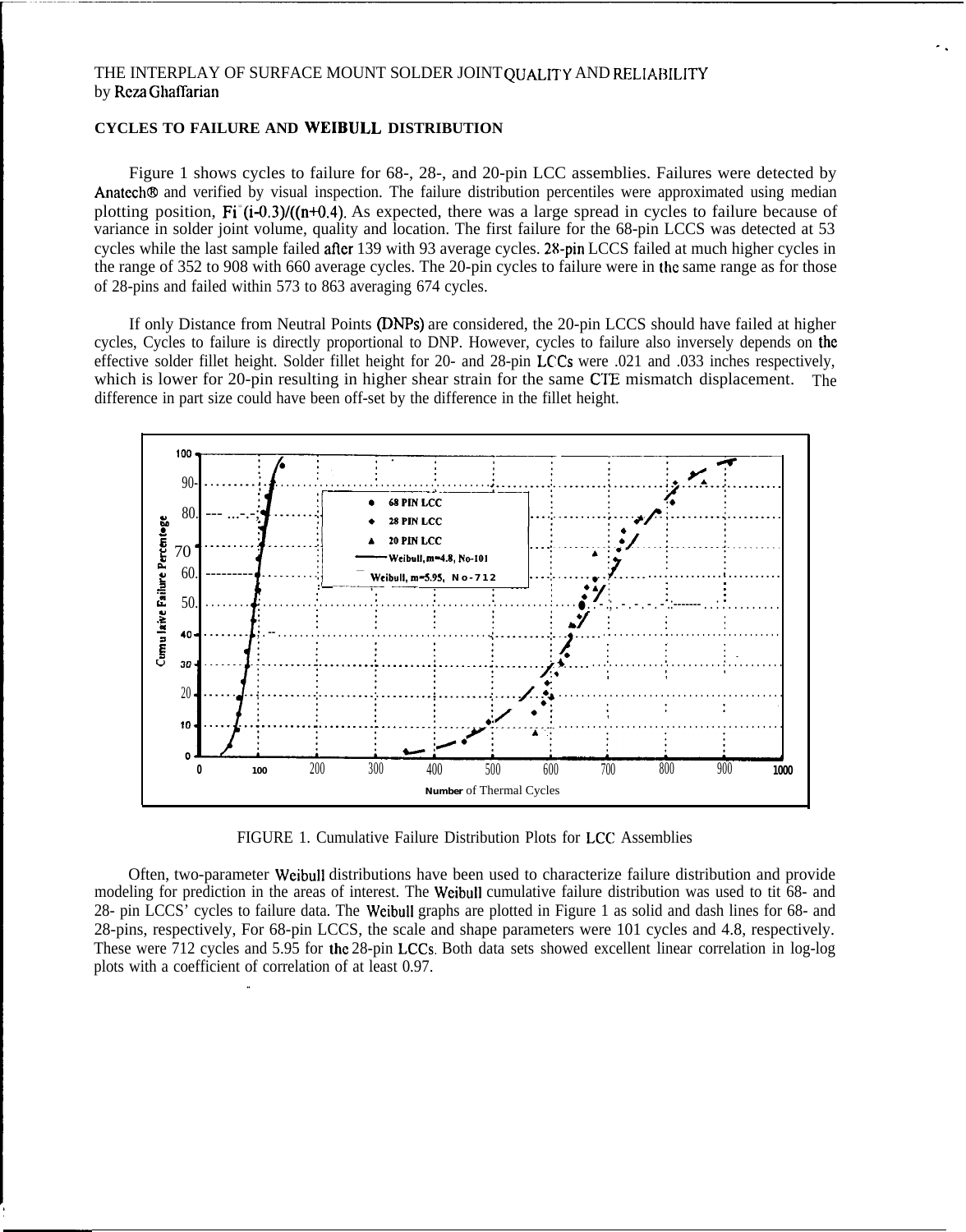# · 'THE INTERPLA% OF SURFACE MOUNT SOLDER JOINT QUALITY AND RELIABILITY by Reza Ghaffarian

# MANUFACTURING DEFECTS AND RELIABILITY CORRELATION

Effects of manufacturing defects on solder joint reliability were determined using visual inspection data of LCC assemblies. The crack propagation was mapped over time for solder joints with a manufacturing defect categories including grainy and insufficient solder joints. Analysis of damage growth enable one to quantitatively define the criticality of each defect category, and based on the results, provide general or specific guidelines for the rejection of manufacturing defects.

Figures 2 show an approach that tracks damage growth of individual solder joints and graphs damage accumulation for solder joints with specific manufacturing defect categories. For 68-pin LCC, two types of defect categories were included in one plot, there were 930 grainy and 180 insufficient solder joints with 100 having both defects. It is clear from these and similar plots for 20-pin LCCS (Reference 7), that the solder joints with a higher defect category showed earlier signs of damage growth as well as accounting for higher failed joint percentages. Similar plots were generated for other LCCs.



FIGURE 2. Accumulation of Damages for 68-Pin LCC Solder Joints With and Without Manufacturing Defects

 $\cdot$ ,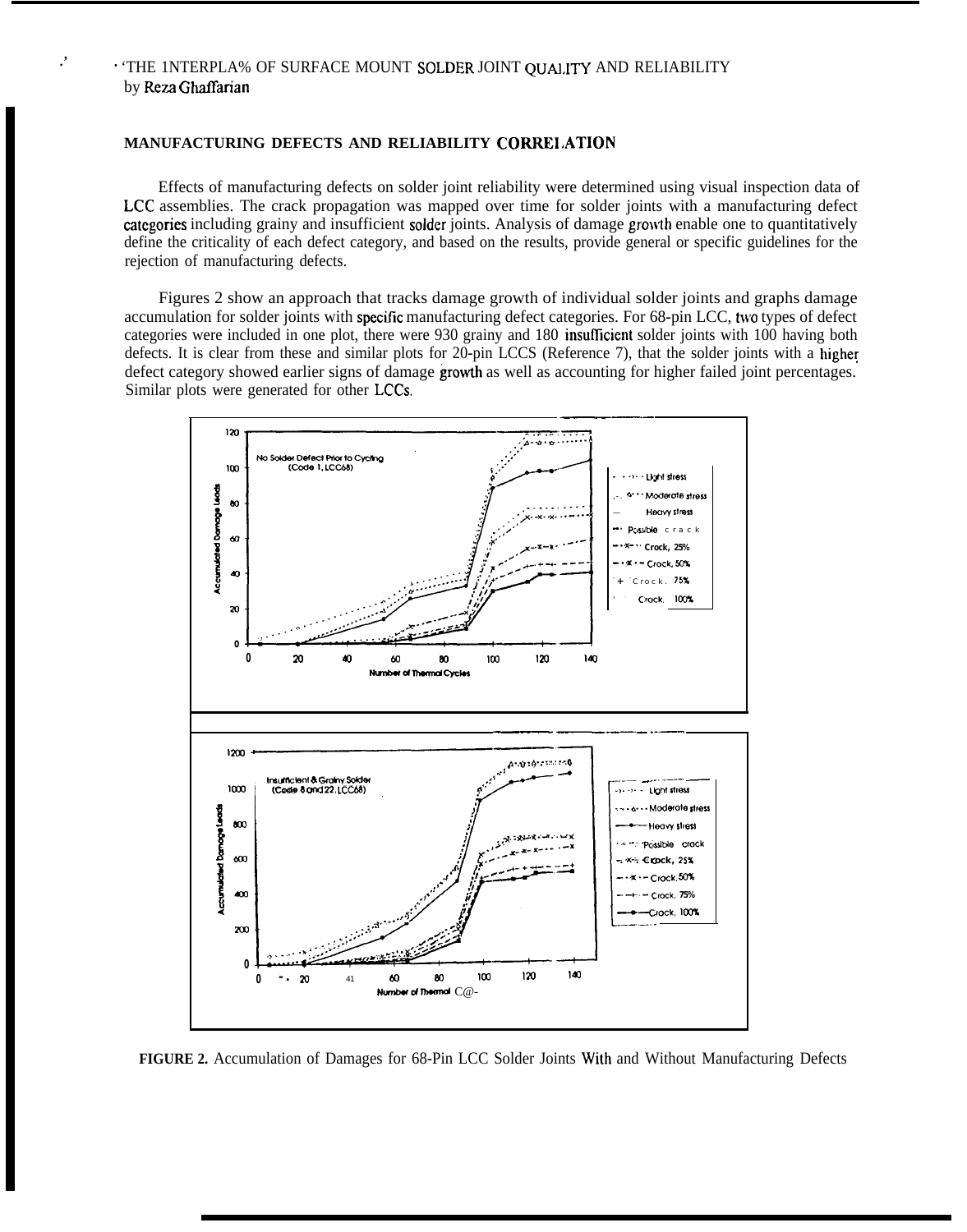## **PHASE 2 TEST PROGRAM**

#### **SOLDER JOINT MANUFACTURING DEFECTS**

Assemblies were visually inspected at 10-50X magnification for solder joint quality at JPL and one or rnorc defect codes were assigned to a joint (defect codes of Table 1). The total number of defects for the three main catcgorics, i.e., gull wing, J-leads, and LCCS included:

- $\bullet$  73,211 inspection points for gull wing leads with 16,118 leads showing no signs of defects and the rest showing defects
- 17,243 inspection points for LCC terminations with 7,991 showing no signs of defects and the rest showing defects
- 13,843 inspection points for J-leads with 4,271 showing no signs of defects and the rest showing defects

It should be noted that the total of inspection points arc generally much higher than the total of solder joint leads/terrnination inspcctcd, since often a lead shows more than onc inspection point (defect type). To visualize data, these were presented in 3 dimensional plots (Figures 3). To generate the z axis pcrccntage, the total of number of a defect type was divided by the total of the inspection points for that package. For example, for 256 lead gull wings, the total number of lead overhangs were 449. This number was divided by 24,481, the total number of inspection points for this assembly to obtain the defect percentage. Some of the general observation are as follows:

Some of the general observation arc as follows:

- Leaded packages showed higher defects than LCC type packages. Fine pitch gull wings showed higher defects than J-leads. The higher values for gull wings are partially attributed to the leads not being straight to start with
- . Lead deformed defect for gull wings, lead overhang for J-leads, and grainy solder for LCCS were the major contributors of defects
- The defect distribution and number for 164 and 256 gull wing packages were independent of location
- . Gull wings with 164 leads showed about six times higher number of leads with cxccss solder than the 256 lead gull wings. This is in agrccmcnt with solderability test results performed on these Icads (Table 2)
- The 28 J-leads that were located in the center of the printed wiring board showed much higher grainy solder than those J-leads at corner areas. This is possibly duc to temperature non-uniformity with temperatures reaching higher values at the center during the reflow process

Similar to Phase I Quality Assurance approach, the phase 2 assemblies will be periodically inspected as they are cycled to electrical (solder joint) failure. Correlations bctwccn manufacturing defects, dimensional characteristics, inspection observations and the life of the solder joint in different cycling environments (atmosphere and vacuum) and cycling temperature ranges will be analyzed and will bc prcscntcd in a future paper.

#### **INSPECTION CORRELATION TO SOLDERABILITY RESULTS**

Table 2 lists dip-and-look, MUST print out test data and solder joint inspection results. Values for dip-and-Iook arc approximate area percentages of non-coverage solder areas. F, r, and S parameters arc those read from MUST print-outs. These parameters arc automatically calculated based on the wetting section of the curve, i.e., time to begin wetting to time to maximum wetting force.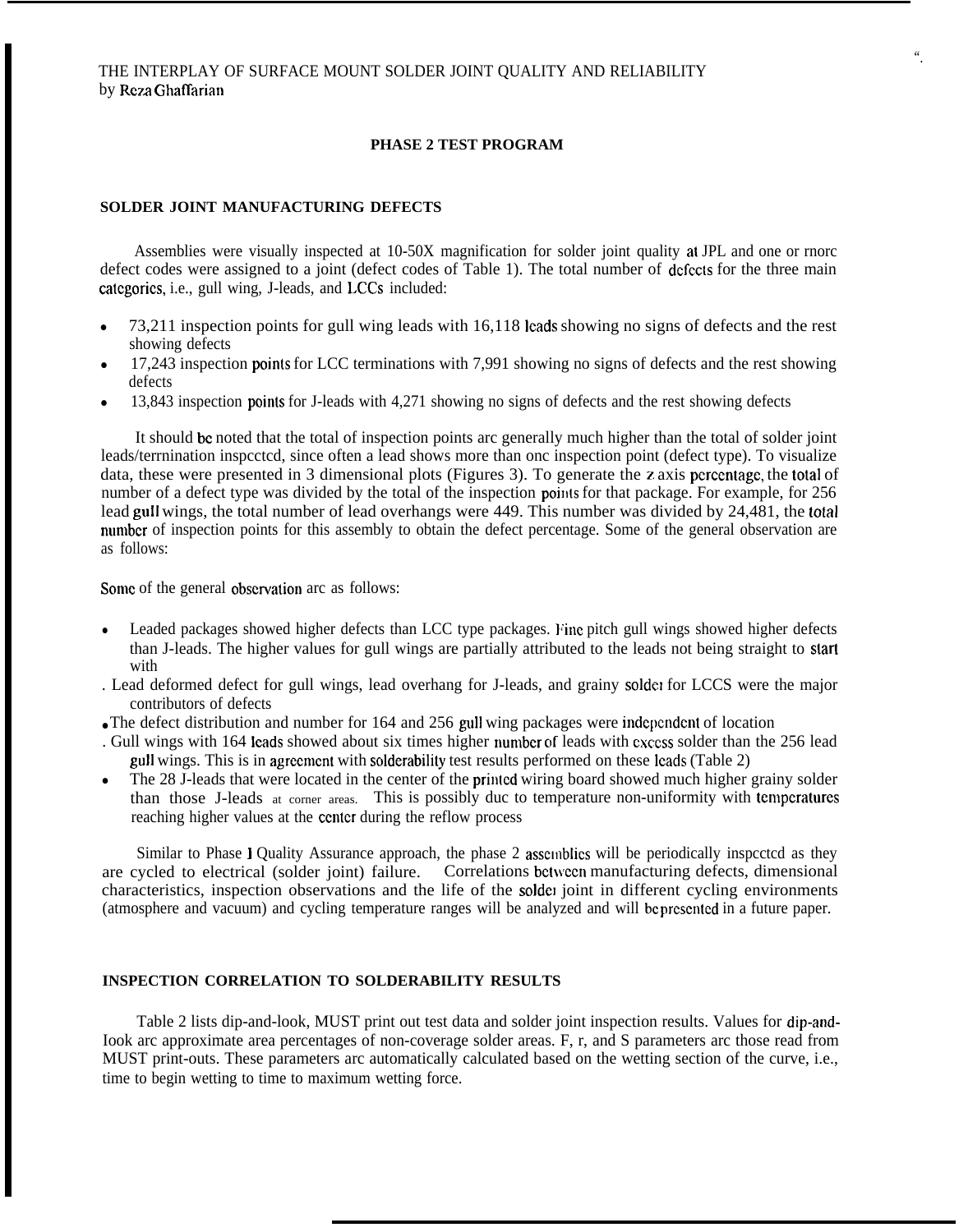. THE INTERPLAY OF SURFACE MOUNT SOLDER JOINT QUAI .ITY AND RELIABILITY by Reza Ghaffarian

.









Leadless Chip Carrier at Center and Other Locations of PWB- Assembly

FIGURE 3. Defect Percentages for Part Types and Location on the P WB Assembly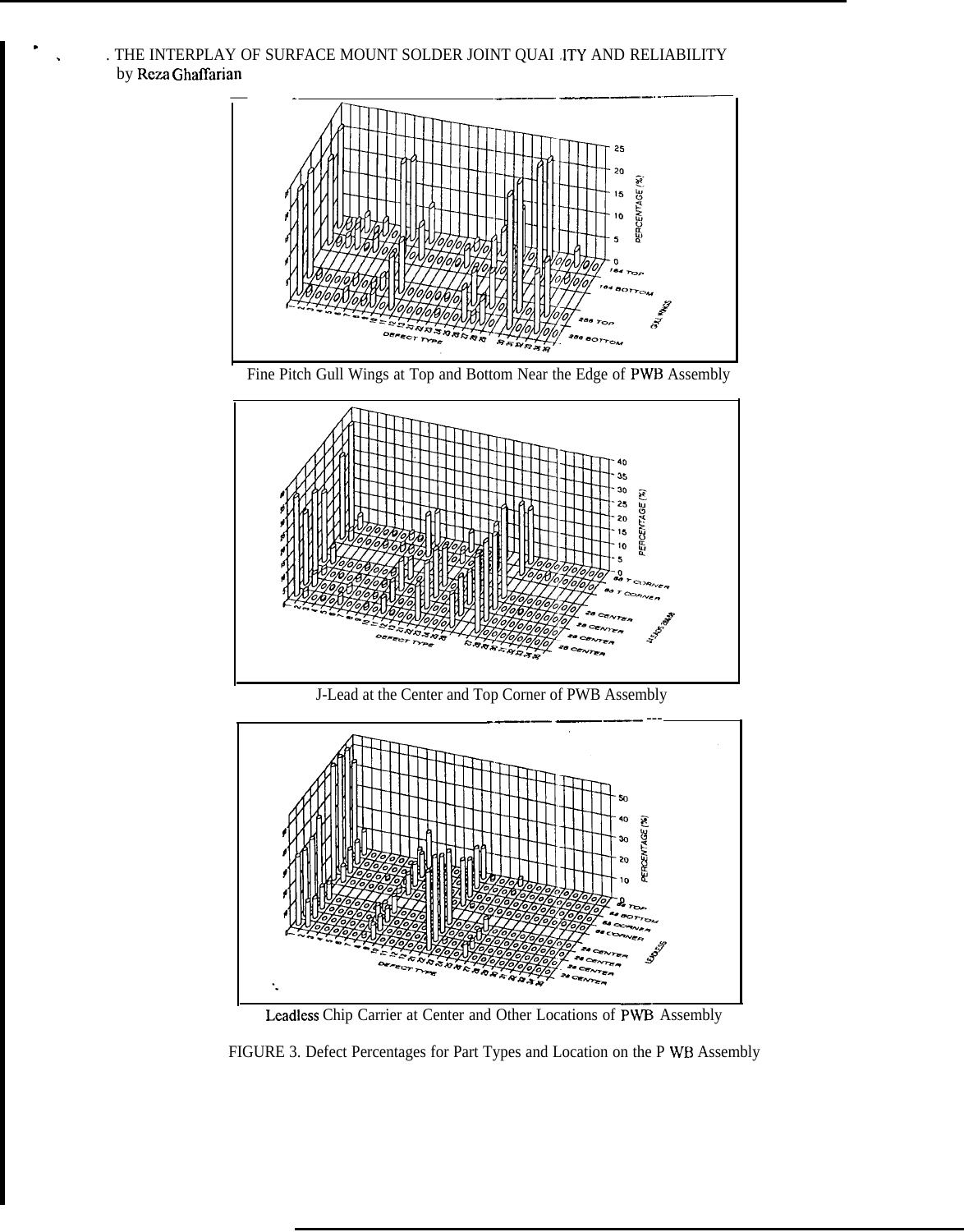# THE INTERPLAY OF SURFACE MOUNT SOLDER JOINT QUALITY AND RELIABILITY by Rcza Ghaffarian

The plot portion approximates to an exponential, that is the force f at any time t is considered to be a function of the maximum force  $\mathbf{F}_{\text{max}}$  and the time constant  $\mathbf{S}$ .

# **f**=  $F_{max}$  (1 - **exp**(-t/S))

The 'Wetting speed" changes with time and is a function of the time constant S, The force f, changes from the maximum negative wetting force to the maximum positive force. S is measured in seconds, when  $t=S, f =$ 0.632 **F<sub>max</sub> F**<sub>max</sub> and **S** can be calculated from the force/time curve. The MUST wetting balance takes force readings every 0.1 seconds, and the best fit of data to a straight line of log-log of this equation. The value  $\mathbf{F}_{\text{max}}$ and S arc calculated from the regression line together with the coefficient of correlation r, which express how closely the observations fit a straight line,

Based on the dip-and-look test results, all of the 164 and most of the 256 gull wing leads failed soldcrability testing (non-coverage area more than 5%). Results of solder joint assembly inspection contradict the dip-and-look test results for the 164 gull wing leads whereas they agree with results of the of 256 leads, It should be noted that the 164 leads had a tin coating layer whereas the 256 leads had a gold coating layer. II is possible that the test results were influenced by surface coating conditions. This needs to bc further explored,

The print out values of **r, S,** and **F** give some indication of solderability. I'hc r indicates uniformity of wetting. If wetting characteristic of the lead, everywhere, then the value or should cxcccd 0.8 (dimensionless). **S, in** seconds gave some indication of the speed of wetting. A value of less than 1 second shows rapid wetting which considered to bc good. The total wetting force,  $\mathbf{F}$ , depends on the perimeter of the specimen and when divided by the perimeter value in nun gives the wetting strength.

| <b>Serial</b><br>Number | <b>Time</b><br>Constant<br>(sec) | <b>Correlation</b><br>Coefficient | Wetting<br>Balance Force non-coverage<br>(grams) | "Dip & Look"<br>(%) | Dip & Look<br>Pass/<br>Fail | <b>Visual</b><br>Inspection |
|-------------------------|----------------------------------|-----------------------------------|--------------------------------------------------|---------------------|-----------------------------|-----------------------------|
| <b>164 GW</b>           | S                                | r                                 | F                                                |                     |                             |                             |
| 6                       | 0.407                            | 0.951                             | 0.734                                            | 25                  | Fail                        | OК                          |
| 9                       | 0.258                            | 0.966                             | 1.060                                            | 10                  | Fail                        | OК                          |
| 32                      | 0.269                            | 0.970                             | 0.579                                            | 10                  | Fail                        | dewet, nonwet               |
| 36                      | 0.569                            | 0.876                             | 0.367                                            | 20                  | Fail                        | OK                          |
| 62                      | 0.334                            | 0.964                             | 0.541                                            | 25                  | Fail                        | No inspection               |
| 68                      | 0.543                            | 0.855                             | 0.509                                            | 35                  | Fail                        | OK                          |
| 69                      | 0.797                            | 0.741                             | 0.906                                            | 30                  | Fail                        | dewet                       |
| 79                      | 0.881                            | 0.933                             | 0.538                                            | 15                  | Fail                        | dewet                       |
| 256 GW                  |                                  |                                   |                                                  |                     |                             |                             |
| 1024                    | 0.357                            | 0.971                             | 1.320                                            | 5                   | Pass                        | ОK                          |
| 1034                    | 0.346                            | 0.962                             | 1.126                                            |                     | Pass                        | ОK                          |
| 1035                    | 0.413                            | 0.916                             | 1.426                                            | 20                  | Fail                        | bridge                      |
| 1037                    | 0.410                            | 0.866                             | 1.518                                            | 30                  | Fail                        | open                        |
| 1044                    | 1.205                            | 0.426                             | 1.971                                            | 5                   | Pass                        | OK                          |
| 1045                    | 0.738                            | 0.687                             | 1.378                                            | 5                   | Pass                        | OK                          |
| 1046                    | 0.352                            | 0.980                             | 1.091                                            |                     | Pass                        | OK                          |
| 1049                    | 0.612                            | 0.699                             | 1.695                                            | ?                   | not cleaned                 | <b>OK</b>                   |
| 1061                    | 0.193                            | 0.971                             |                                                  |                     |                             |                             |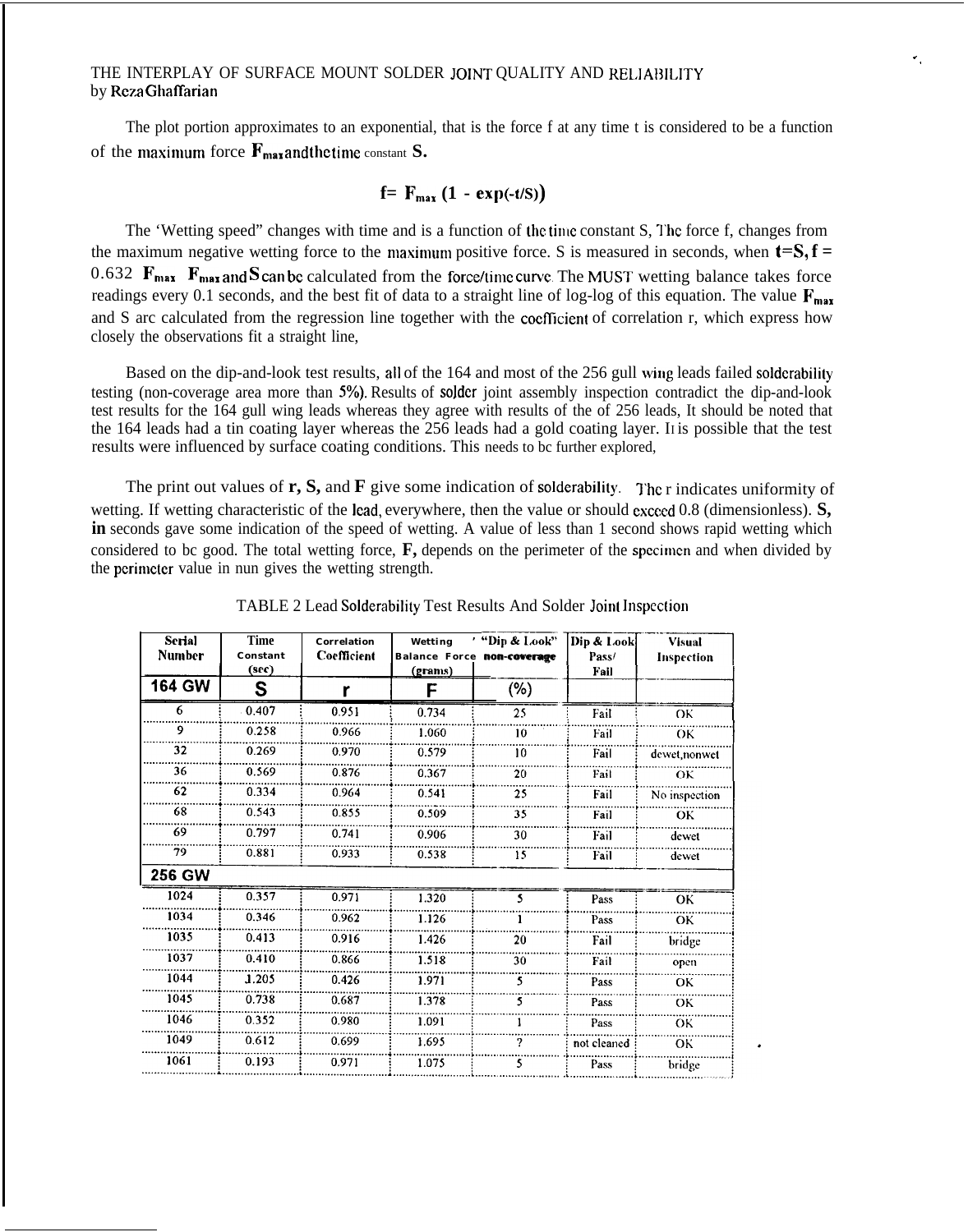# **'THE INTERPLAY** OF SURFACE MOUNT **SOLDER JOINT QUALITY mm RF;LIABILITY** by Reza Ghaffarian

.>

#### **DISCUSSION**

Ultra-low volume surface mount assemblies considered for space applications do not permit the proof of process potential as commercial or military production quantities. This fact mandates that Quality Assurance involvement be proaciivc and be included throughout the process of validation and proof of process build, and as well as problem detection by inspection. The QA engineer should be responsible for ensuring that manufacturing controls are in place and that critical steps are considered and understood for inspection. In this cooperative investigation, the QA role being proactive and concurrent resulted in better understanding of some of the critical parameters in solder joint reliability as well as more contidcnce in the methodology of visual inspection. In correlating visual inspection results to those of SEM and microscctioning, it has been demonstrated that once trained, QA personnel would indeed bc able to detect solder joints with potential reliability problems.

At JPL, the conventional pass/fail criterion relies on visual inspection at 10x to 50x magnifications. For leaded parts, once cracking is observed, more than an one order of magnitude additional cycles are required before the failure whereas this is not the case for leadlcss assemblies. Crack initiation and propagation in the heel Iillct of gull wing leads which arc considered to bc kcy factors in solder joint failure mechanisms arc being closely monitored. One solder joint showed signs of heel fillet cracking at 50 cycles, but did not continue propagating significantly up to 1,000 thermal cycles. For Ieadless, however, cracks usually initiate inside the joint, at the corner underneath the part, and propagate outward. For a 68-pin LCC assembly, cracks were not observed until 47 cycles. Complete cracking and failure occurred after 71 cycles.

Microstructural changes observed during environmental exposure could also bc used to determine aging history and estimate remaining life of solder joints. These include observation of phenomena such as solder ball spreading, the appearance of "crack healing", and minor to major surface roughening. These changes also depend on the initial properties of solder including solder composition, solidification rate, and interface joint metallurgy. Information obtained from crack propagation and microstructural changes is being incorporated into prediction . guidelines for design and reliability and training materials for inspection and manufacturing personnel.

Another aspect of this investigation is to better understand the interplay of manufacturing defects and reliability, and to provide QA personnel with the necessary tools to increase their cffcctivencss in detection of solder joints with potential reliability problems. To establish such criteria, visual criteria such as signs of heavy stress or crack initiation and possibly in combination with thermal aging including signs of grainy due to grain growth and ball spreading need to be investigated, The approaches including the crack propagation mapping over time for solder joints with a dcfcci category was aimed to identify a quantitative definition about the criticality of each defect category. Qualitative indicators could be used to reject solder joints that do not meet cycle requirements for a mission thermal environment.

It was hoped that the interpretation of results of solder damage progress would provide the required quantitative visual indicator. Plots for cycles to failure for LCCS, bccausc of missing inspection data intervals and combining solder joints irrespective of lead location could be used only to come to conclusion that those defect categories invcsligatcd result in early failure and possibly cause reduction of the Weibull shape parameter (increase in coefficient of variation).

Elimination of the cause of such defect will decrease failure spread and therefore provide higher confidence in ' predicating reliability for a significantly lower rate of failure.

Currently inspection results for 28-pin LCC with nearly 1,000 solder joints arc being analyzed to determine if a more definite trend could be established. Results will be analyzed similarly to those presented here as well as considering corner and center joints separately. Similar techniques will also be used for leaded parts of SMT Phase 1 and Phase 2 test programs and data will be presented as they become available. Based on the results, QA will